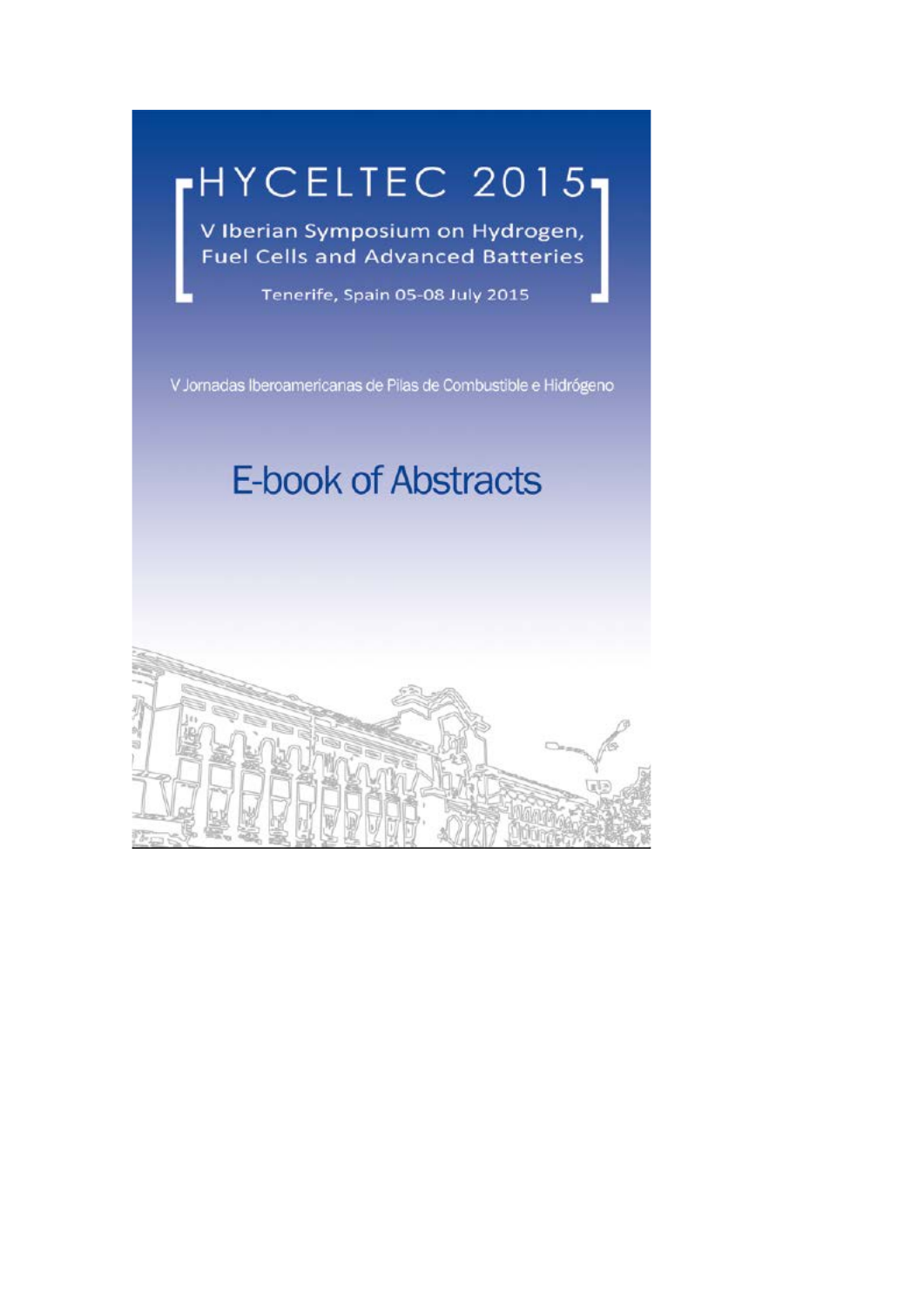**Edited by** 

Elena Pastor Tejera Carmen Arévalo Morales José Luis Rodríguez Marrero Pedro Núñez Coello Juan Carlos Ruíz Morales María Victoria Martínez Huerta María Jesús Lázaro Elorri Evangelina Arteaga Acosta

ISBN: 978-84-606-8621-7

 $\left[\begin{array}{l} \text{H} \text{Y} \text{C} \text{E} \text{L} \text{TE} \text{C} \text{--} 2015 \\ \text{v Iberian Symposium on Hydrogen,} \\ \text{Fuel Cells and Advanced Batteries} \\ \text{Tenerife, Spain OS-OS July 2035} \end{array}\right]$ 

 $\pmb{\mathfrak{t}}$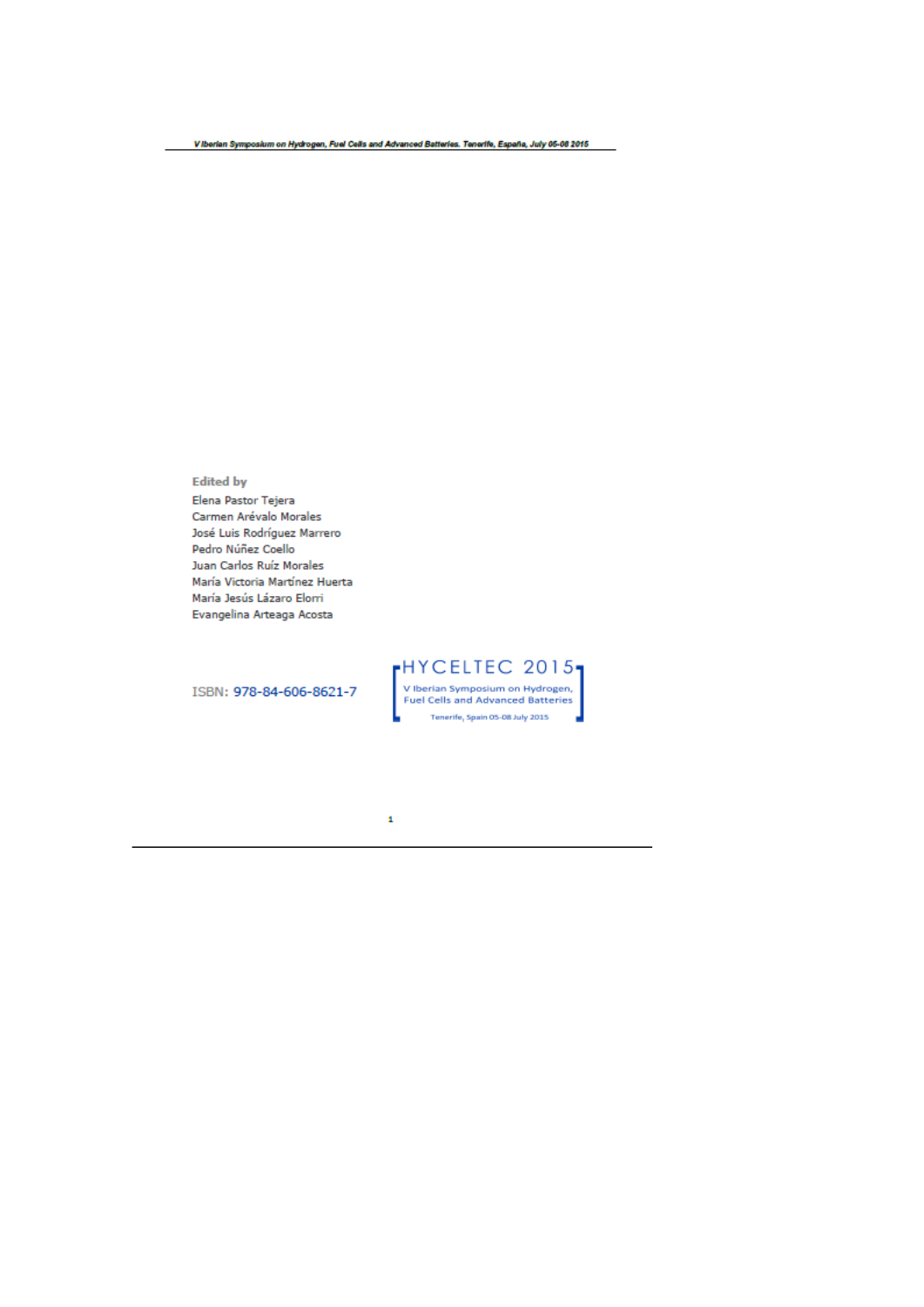# New expressions to determine the water diffusion coefficient in the membrane of PEM fuel cells

M.A. Raso <sup>1\*</sup>, T.J. Leo<sup>2</sup>, O. González-Espasandín<sup>3</sup>, E. Navarro<sup>3</sup>

*1 Fac. CC. Químicas-Universidad Complutense de Madrid, Avda. Complutense 18, 28040 – Madrid (Spain) 2 ETSI Navales-Universidad Politécnica de Madrid, Avda. Arco de la Victoria 4, 28040 – Madrid (Spain) 3 ETSI Aeronáuticos-Universidad Politécnica de Madrid, Pza. Cardenal Cisneros 3, 28040 – Madrid (Spain)*

(\*) e-mail corresponding author: [marg@ucm.es](mailto:marg@ucm.es)

\_\_\_\_\_\_\_\_\_\_\_\_\_\_\_\_\_\_\_\_\_\_\_\_\_\_\_\_\_\_\_\_\_\_\_\_\_\_\_\_\_\_\_\_\_\_\_\_\_\_\_\_\_\_\_\_\_\_\_\_\_\_\_\_\_\_\_\_\_\_\_\_\_\_\_\_\_\_\_\_\_\_\_\_\_\_

*Keywords: membrane water content; activity; intradiffusion water coefficient; diffusion water content*

## **1 Abstract**

Almost all the transport properties of polymeric membranes depend on their hydration, so different flows of matter (protons and water, primarily, but also alcohol in the DAFC) tend to be measured or calculated as functions of the degree of hydration or water content  $\lambda$  in the membrane.

$$
\lambda = n_{H_2O} / n_{HSO_3^-}
$$
 (1)

A balance of water flow through the membrane yields an equation which links  $\lambda$  with the ratio  $\,\beta$ of the flow of water in the membrane to that of hydrogen at the anode [1]:

$$
\frac{\beta j}{2F} = n_{drag}^{SAT} \frac{\lambda j}{22F} - \frac{\rho_{dry}}{M_m} D_{\lambda} \frac{d\lambda}{dz}
$$
 (2)

This equation can be integrated if the value of the diffusion coefficient of water in the membrane  $D_{\lambda}^{\parallel}$  is known. According to [2] and [3],  $D_{\lambda}^{\parallel}$  is the diffusion coefficient of water using a coordinate system fixed to the surface of the dry membrane whose relationship with the intradiffusion coefficient of water in the Nafion membrane *D'* is [2]

$$
D_{\lambda} = \frac{D'}{\left(1 + s\lambda\right)^2} \frac{d \ln a_w}{d \lambda} \tag{1}
$$

where *s* is the expansion factor of the membrane due to the absorption of water and  $a_{w}$  the water activity in the environment that is in thermodynamic equilibrium with the membrane. The data in [2,3] show that the intradiffusion coefficient versus the water content of the membrane can be fitted with good precision to a cooperative model, in which the movement of a molecule affects their neighbours (Hill function):

$$
D' = C\lambda^m / (k^m - \lambda^m)
$$
 (4)

To solve equation (3) the form of  $\lambda$  as a function of  $a_w$  is needed. A polynomial approximation [2] that leads to a  $D_{\lambda}$  coefficient that is only valid for  $\lambda$  values above 4 is widely used. In addition, the lack of a functional form for situations where the amount of water in the outer membrane environment exceeds the saturation pressure, i.e.,

when liquid water appears, leads to use a linear variation of  $\lambda$  with  $a_w$ , at  $a_w$  values greater than unity. This implies a discontinuity in the derivative of  $\lambda$  that prevents the correct calculation of  $D_{\lambda}$  at supersaturation conditions. To avoid this situation, and to improve the fit of the experimental values measured, a new  $\lambda = \lambda\big(a_{\mathrm{w}}\big)$  function is proposed in this work. The water content in the membrane is modeled as if the wetting of the membrane process was an adsoption process of type IV according to the Brunauer classification [4], using the Langmuir equation to describe the chemisorption process and a Hill function to describe the physisorption cooperative process which produces liquid multilayers until pore filling:

$$
\frac{\lambda}{\lambda_{\max}} = A \left( \frac{Ka_w}{1 + Ka_w} + \frac{Ba_w^n}{a_{w,i}^n - a_w^n} \right) \tag{5}
$$

As it is shown in fig 1, fitting equation (5) to data in [2], not only the water content in the membrane is predicted for the isopiestic equilibrium data  $(a_{w} \leq 1)$ , but also the ponding limit value given in [2]. Therefore, the continuity of the fitting function proposed allows to obtain the coefficient of diffusion from the equation (3).



**Fig. 1**. New expression for the water content in the membrane according to the activity.

### **2 Acknowledgements**

The authors gratefully acknowledge financial support given by the Comunidad de Madrid through the Project 2013MAE-2975 PILCONAER.